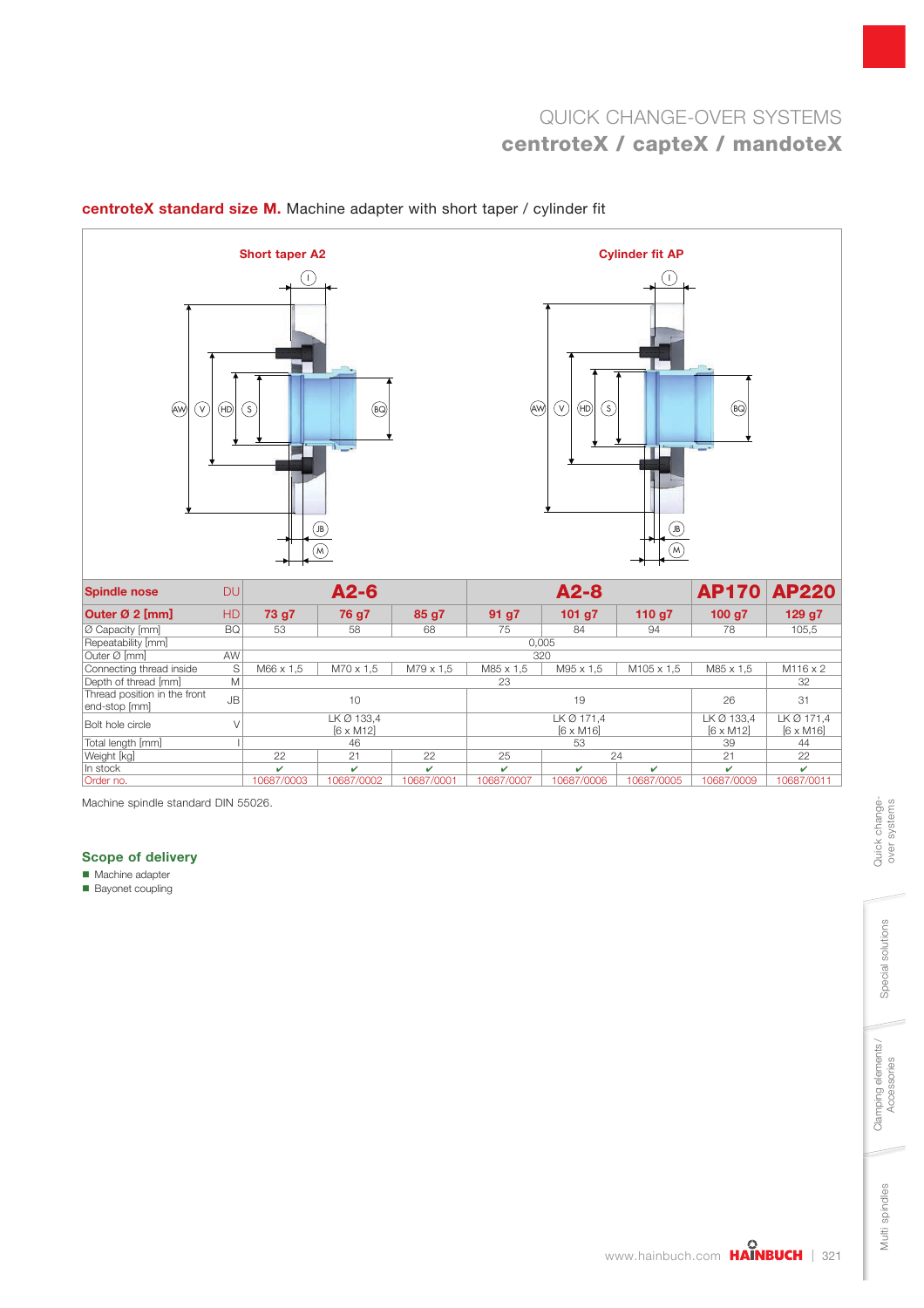

### centroteX standard size M. Clamping device adapter + TOPlus mini



| <b>Variant</b>                                  |                   | <b>Pull-back</b>  | <b>Deadlength</b> |                   |  |
|-------------------------------------------------|-------------------|-------------------|-------------------|-------------------|--|
| <b>Size</b>                                     | 65                | 100<br>65         |                   | 100               |  |
| Max. radial clamping force [kN]                 | 120               | 172               | 120               | 172               |  |
| Max. axial drawtube force<br>[pull / push] [kN] | 45                | 65                |                   |                   |  |
| Max. axial compression force [kN]               |                   |                   | 45                | 65                |  |
| RPM n max. [1/min.]                             | 6000              | 5000              | 6000              | 5000              |  |
| Clamping range [mm]<br>A                        | $3 - 65$          | $15 - 100$        | $3 - 65$          | $15 - 100$        |  |
| C<br>Release stroke in Ø [mm]                   | 0,6               | 2,0               | 0,6               | $\mathfrak{D}$    |  |
| D<br>Reserve stroke in Ø [mm]                   | 1,0               | 1.5               | 1,0               | 1,5               |  |
| Range / recommended workpiece<br>tolerance [mm] | ± 0,5             | ± 1,0             | ± 0.5             | ± 1,0             |  |
| E<br>End-stop depth [mm]                        | 54                | 72                | 54                | 74                |  |
| <b>BG</b><br>End-stop thread size [M]           |                   |                   | 12                |                   |  |
| Location front end-stop<br>F                    | Ø 129 f7          | Ø 183 f7          | Ø 137 f7          | Ø 191 f7          |  |
| G<br>Centering length [mm]                      |                   | 20                |                   | 22                |  |
| B<br>Bolt hole circle end-stop                  | LK Ø 112 [3 x M5] | LK Ø 160 [3 x M5] | LK Ø 154 [3 x M6] | LK Ø 208 [3 x M6] |  |
| Н<br>Length [mm]                                | 49                | 64                | 50                | 64                |  |
| <b>BS</b><br>Length 2 [mm]                      |                   |                   | 41                |                   |  |
| Total length [mm]                               | 134,5             | 159               | 136               | 166               |  |
| Reserve stroke axial [mm]<br>Q                  | $\overline{c}$    | 3                 | 2                 | 3                 |  |
| R<br>Release stroke axial [mm]                  | 2,5               | 5                 | 2,5               | 5                 |  |
| Clamping head serrated<br>AM                    | <b>TOP 65</b>     | <b>TOP 100</b>    | TOP <sub>65</sub> | <b>TOP 100</b>    |  |
| Clamping head smooth<br>A <sub>O</sub>          | <b>TOP 65 G</b>   | <b>TOP 100 G</b>  | <b>TOP 65 G</b>   | <b>TOP 100 G</b>  |  |
| Outer Ø [mm]<br>AW                              |                   |                   | 320               |                   |  |
| HD<br>Outer Ø 2 [mm]                            | 167               | 216               | 170               | 220               |  |
| Weight [kg]                                     | 29                | 41                | 29                | 43                |  |
| In stock                                        | v                 | $\mathbf{v}$      | v                 | v                 |  |
| Order no.                                       | 10693/0001        | 10693/0002        | 10694/0003        | 10694/0004        |  |

#### Scope of delivery

Clamping device adapter

Chuck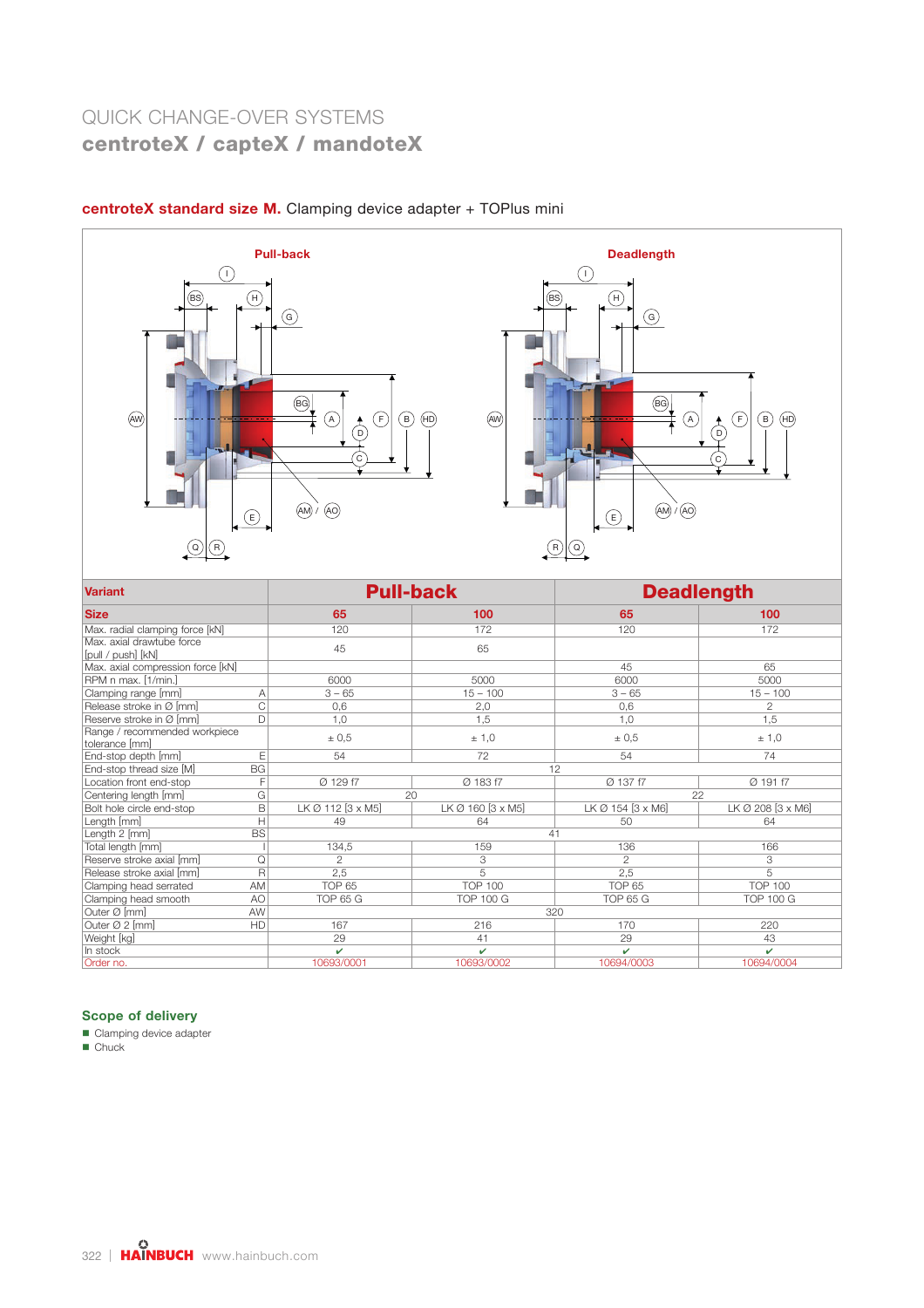





| <b>Variant</b>                                  |                   | <b>Combi pull-back</b> | <b>Combi deadlength</b> |                   |  |
|-------------------------------------------------|-------------------|------------------------|-------------------------|-------------------|--|
| <b>Size</b>                                     | 65                | 100                    | 65                      | 100               |  |
| Max. radial clamping force [kN]                 | 120               | 172                    | 120                     | 172               |  |
| Max. axial drawtube force<br>[pull / push] [kN] | 45                | 65                     |                         |                   |  |
| Max. axial compression force [kN]               |                   |                        | 45                      | 65                |  |
| RPM n max. [1/min.]                             | 6000              | 5000                   | 6000                    | 5000              |  |
| Clamping range [mm]<br>Α                        | $3 - 65$          | $15 - 100$             | $3 - 65$                | $15 - 100$        |  |
| C<br>Release stroke in Ø [mm]                   | 0,6               | 2,0                    | 0,6                     | $\mathbf{2}$      |  |
| Reserve stroke in Ø [mm]<br>$\Box$              | 1,0               | 1.5                    |                         | 1,5               |  |
| Range / recommended workpiece<br>tolerance [mm] | ± 0.5             | ± 1,0                  | ± 0.5                   | ±1                |  |
| End-stop depth [mm]<br>E                        | 63.5              | 73                     | 65                      | 85.5              |  |
| <b>BG</b><br>End-stop thread size [M]           |                   |                        | 12                      |                   |  |
| Location front end-stop<br>F                    | Ø 145 f7          | Ø 215 f7               | Ø 160 f7                | Ø 215 f7          |  |
| G<br>Centering length [mm]                      | 20                | 23                     | 17                      | 23                |  |
| B<br>Bolt hole circle end-stop                  | LK Ø 126 [3 x M6] | LK Ø 180 [3 x M8]      | LK Ø 141 [3 x M6]       | LK Ø 192 [3 x M8] |  |
| Н<br>Length [mm]                                | 66                | 78.5                   | 71,5                    | 94                |  |
| <b>BS</b><br>Length 2 [mm]                      |                   |                        | 41                      |                   |  |
| Total length [mm]                               | 154               | 161,5                  | 148,5                   | 173               |  |
| Reserve stroke axial [mm]<br>Q                  | $\overline{c}$    | 3                      | $\overline{c}$          | 3                 |  |
| $\mathsf{R}$<br>Release stroke axial [mm]       | 2,5               | 5                      | 2,5                     | 5                 |  |
| Clamping head serrated<br>AM                    | <b>TOP 65</b>     | <b>TOP 100</b>         | <b>TOP 65</b>           | <b>TOP 100</b>    |  |
| Clamping head smooth<br>A <sub>O</sub>          | <b>TOP 65 G</b>   | <b>TOP 100 G</b>       | <b>TOP 65 G</b>         | <b>TOP 100 G</b>  |  |
| Outer Ø [mm]<br>AW                              |                   |                        | 320                     |                   |  |
| Outer Ø 2 [mm]<br>HD                            | 167               | 233                    | 170                     | 219               |  |
| Weight [kg]                                     | 31                | 45                     | 33                      | 48                |  |
| In stock                                        | v                 | v                      | v                       | v                 |  |
| Order no.                                       | 10691/0001        | 10691/0002             | 10692/0001              | 10692/0002        |  |

### Scope of delivery

Clamping device adapter

Chuck

Multi spindles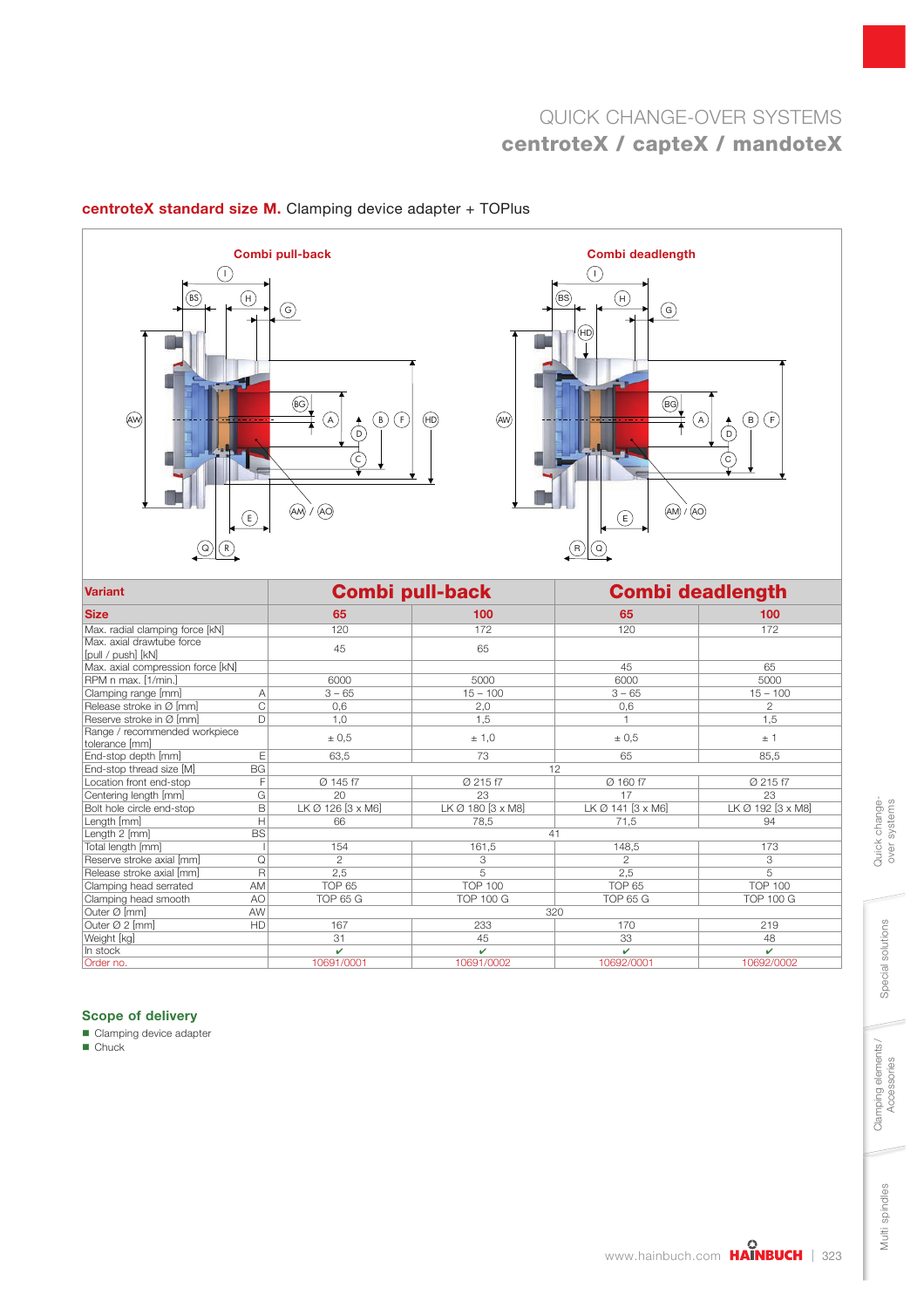

### centroteX standard size M. Clamping device adapter + SPANNTOP mini

| <b>Variant</b>                                   |                |                   | <b>Pull-back</b>  | <b>Deadlength</b> |                   |  |
|--------------------------------------------------|----------------|-------------------|-------------------|-------------------|-------------------|--|
| <b>Size</b>                                      |                | 65                | 100               | 65                | 100               |  |
| Max. radial clamping force [kN]                  |                | 105               | 150               | 105               | 150               |  |
| Max. axial drawtube force<br>[pull / push] [kN]  |                | 45                | 65                |                   |                   |  |
| Max. axial compression force [kN]                |                |                   |                   | 45                | 64                |  |
| RPM n max. [1/min.]                              |                | 6000              | 5000              | 6000              | 5000              |  |
| Clamping range [mm]                              | $\overline{A}$ | $3 - 65$          | $15 - 100$        | $3 - 65$          | $15 - 100$        |  |
| Release stroke in Ø [mm]                         | C              | 0.6               | 2,0               | 0,6               | $\overline{2}$    |  |
| Reserve stroke in Ø [mm]                         | D              | 1,0               | 1,5               | 1,0               | 1,5               |  |
| Range / recommended workpiece<br>tolerance [mm]  |                | ± 0.5             | ± 1,0             | ± 0.5             | ± 1,0             |  |
| End-stop depth [mm]                              | E              | 54                | 72                | 54                | 74                |  |
| End-stop thread size [M]                         | <b>BG</b>      |                   | 12                |                   |                   |  |
| Location front end-stop                          | F              | Ø 111 f7          | Ø 160 f7          | Ø 119 f7          | Ø 168 f7          |  |
| Centering length [mm]                            | G              | 20                |                   | 22                |                   |  |
| Bolt hole circle end-stop                        | B              | LK Ø 148 [3 x M5] | LK Ø 200 [3 x M5] | LK Ø 145 [9 x M6] | LK Ø 208 [3 x M6] |  |
| Length [mm]                                      | H              | 47                | 64                | 50                | 64                |  |
| Length 2 [mm]                                    | <b>BS</b>      |                   | 41                |                   |                   |  |
| Total length [mm]                                |                | 134.5             | 159               | 136               | 166               |  |
| Reserve stroke axial [mm]                        | Q              | $\mathfrak{p}$    | 3                 | 2                 | 3                 |  |
| Release stroke axial [mm]                        | R              | 2.5               | 5                 | 2,5               | 5                 |  |
| Clamping head serrated                           | AM             | <b>SK 65 BZI</b>  | <b>SK 100 BZ</b>  | <b>SK 65 BZI</b>  | <b>SK 100 BZ</b>  |  |
| Clamping head protrusion length<br>serrated [mm] | AL             | 9                 |                   | 9                 |                   |  |
| Clamping head smooth                             | A <sub>O</sub> | SK 65 BZIG        | <b>SK 100 BZG</b> | SK 65 BZIG        | <b>SK 100 BZG</b> |  |
| Clamping head protrusion length<br>smooth [mm]   | AN             | $\overline{4}$    |                   | $\overline{4}$    |                   |  |
| Head Ø [mm]                                      | DI             | 99.5              | 144.5             | 99.5              | 144.5             |  |
| Outer Ø [mm]                                     | AW             |                   | 320               |                   |                   |  |
| Outer Ø 2 [mm]                                   | HD             | 167               | 216               | 170               | 220               |  |
| Weight [kg]                                      |                | 28                | 39                | 28                | 40,5              |  |
| In stock                                         |                | v                 | v                 | v                 | v                 |  |
| Order no.                                        |                | 10707/0001        | 10707/0002        | 10708/0003        | 10708/0004        |  |

#### Scope of delivery

Clamping device adapter

■ Chuck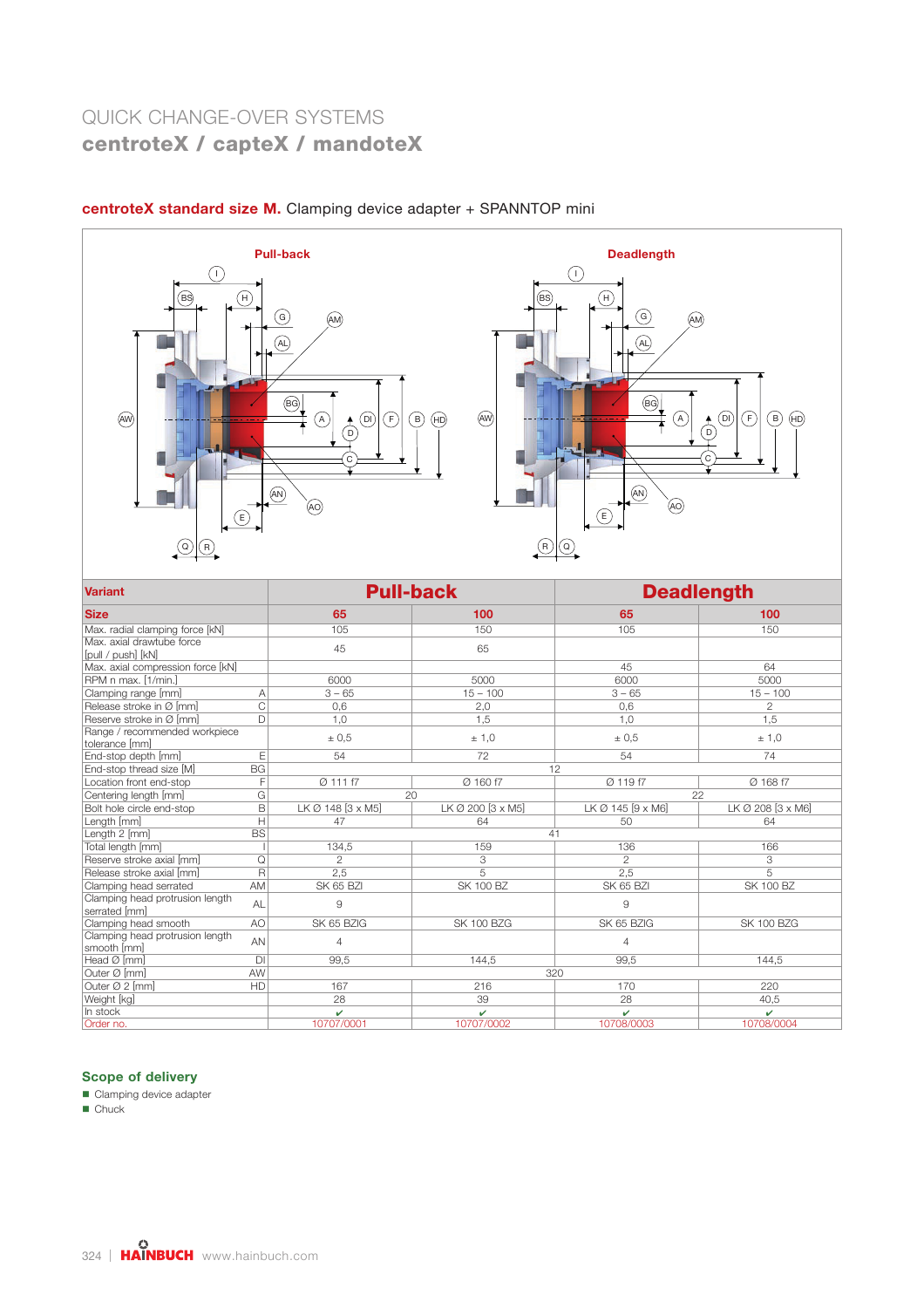

#### centroteX standard size M. Clamping device adapter + SPANNTOP nova

| <b>Variant</b>                                   |              |                   | <b>Combi pull-back</b> | <b>Combi deadlength</b> |                   |  |
|--------------------------------------------------|--------------|-------------------|------------------------|-------------------------|-------------------|--|
| <b>Size</b>                                      |              | 65                | 100                    | 65                      | 100               |  |
| Max. radial clamping force [kN]                  |              | 105               | 150                    | 105                     | 150               |  |
| Max. axial drawtube force<br>[pull / push] [kN]  |              | 45                | 65                     |                         |                   |  |
| Max. axial compression force [kN]                |              |                   |                        | 45                      | 65                |  |
| RPM n max. [1/min.]                              |              | 6000              | 5000                   | 6000                    | 5000              |  |
| Clamping range [mm]                              | Α            | $3 - 65$          | $15 - 100$             | $3 - 65$                | $15 - 100$        |  |
| Release stroke in Ø [mm]                         | $\mathsf{C}$ | 0,6               | 2,0                    | 0,6                     | $\mathbf{2}$      |  |
| Reserve stroke in Ø [mm]                         | $\Box$       | 1,0               | 1.5                    |                         | 1,5               |  |
| Range / recommended workpiece<br>tolerance [mm]  |              | ± 0.5             | ± 1,0                  | ± 0.5                   | ±1                |  |
| End-stop depth [mm]                              | E            | 63,5              | 73                     | 65                      | 85,5              |  |
| End-stop thread size [M]                         | <b>BG</b>    |                   |                        | 12                      |                   |  |
| Location front end-stop                          | F            | Ø 145 f7          | Ø 215 f7               | Ø 160 f7                | Ø 215 f7          |  |
| Centering length [mm]                            | G            | 17                | 20                     | 17                      | 20                |  |
| Bolt hole circle end-stop                        | B            | LK Ø 126 [3 x M6] | LK Ø 180 [3 x M8]      | LK Ø 141 [3 x M6]       | LK Ø 192 [3 x M8] |  |
| Length [mm]                                      | Н            | 66                | 78,5                   | 71,5                    | 94                |  |
| Length 2 [mm]                                    | <b>BS</b>    |                   |                        | 41                      |                   |  |
| Total length [mm]                                |              | 151               | 157,5                  | 148,5                   | 173               |  |
| Reserve stroke axial [mm]                        | Q            | $\overline{2}$    | 3                      | $\overline{c}$          | 3                 |  |
| Release stroke axial [mm]                        | R            | 2,5               | 5                      | 2,5                     | 5                 |  |
| Clamping head serrated                           | AM           | <b>SK 65 BZI</b>  | <b>SK 100 BZ</b>       | <b>SK 65 BZI</b>        | <b>SK 100 BZ</b>  |  |
| Clamping head protrusion length<br>serrated [mm] | AL           | 9                 |                        | 9                       |                   |  |
| Clamping head smooth                             | AO           | SK 65 BZIG        | <b>SK 100 BZG</b>      | SK 65 BZIG              | <b>SK 100 BZG</b> |  |
| Clamping head protrusion length<br>smooth [mm]   | AN           | $\overline{4}$    |                        | 4                       |                   |  |
| Head $\varnothing$ [mm]                          | $\mathsf{D}$ | 99.5              | 144.5                  | 99.5                    |                   |  |
| Outer Ø [mm]                                     | AW           |                   |                        | 320                     |                   |  |
| Outer Ø 2 [mm]                                   | HD           | 167               | 233                    | 170                     | 219               |  |
| Weight [kg]                                      |              | 31                | 46                     | 33                      | 48                |  |
| In stock                                         |              | v                 | v                      | v                       | v                 |  |
| Order no.                                        |              | 10689/0001        | 10689/0002             | 10690/0001              | 10690/0002        |  |

#### Scope of delivery

Clamping device adapter

■ Chuck

Quick changeover systems

Quick change-<br>over systems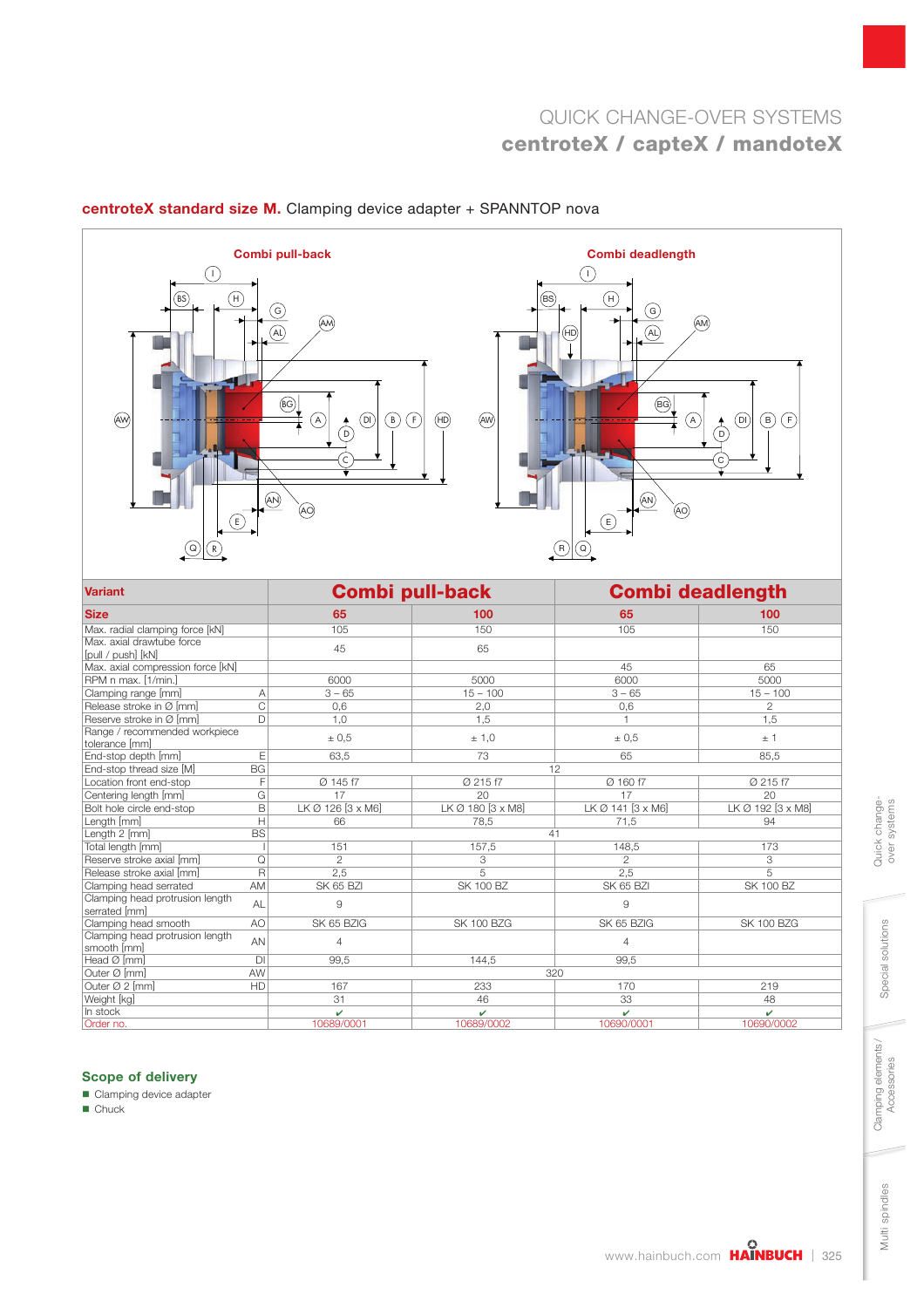

#### centroteX standard size M. Clamping device adapter  $+$  jaw chuck B-Top

| <b>Size</b>                                     |              | 165        | 260        | 315        |  |  |  |
|-------------------------------------------------|--------------|------------|------------|------------|--|--|--|
| Max. radial clamping force<br>[kN]              |              | 41         | 115        | 160        |  |  |  |
| Max. axial drawtube force<br>[pull / push] [kN] |              | 30         | 65         | 90         |  |  |  |
| RPM n max. [1/min.]                             |              | 6000       | 4000       | 3600       |  |  |  |
| Stroke per jaw [mm]                             | AT           | 5,9        | 8,2        | 8,6        |  |  |  |
| Jaw width [mm]                                  | DH           | 20         | 26         | 32         |  |  |  |
| Piston stroke [mm]                              | AS           | 20         | 28         |            |  |  |  |
| Swing Ø                                         | AX           | 191,4      | 315        | 375,4      |  |  |  |
| Length [mm]                                     | Н            |            | 41         |            |  |  |  |
| Outer Ø [mm]                                    | <b>AW</b>    |            | 320        |            |  |  |  |
| Outer Ø 2 [mm]                                  | HD           | 165        | 260        | 315        |  |  |  |
| Length without jaws [mm]                        | $\mathsf{A}$ | 159,3      | 177,3      | 201,6      |  |  |  |
| Length with jaws [mm]                           | AJ           | 164,7      | 183,5      | 212,3      |  |  |  |
| O Capacity [mm]                                 | BQ           | 43         | 81         | 104        |  |  |  |
| Weight [kg]                                     |              | 38         | 73         | 103        |  |  |  |
| In stock                                        |              | v          | v          | v          |  |  |  |
| Order no.                                       |              | 10688/0002 | 10688/0001 | 10688/0003 |  |  |  |

For size 315 please note: With machine spindles > A2-8 / AP220 we recommend that your machine builder checks the max. spindle bearing load.

#### Scope of delivery

- Clamping device adapter
- **Chuck**
- **Master jaws**
- **Jaw release wrench**
- Assembly wrench for revolving threaded ring [260 / 315]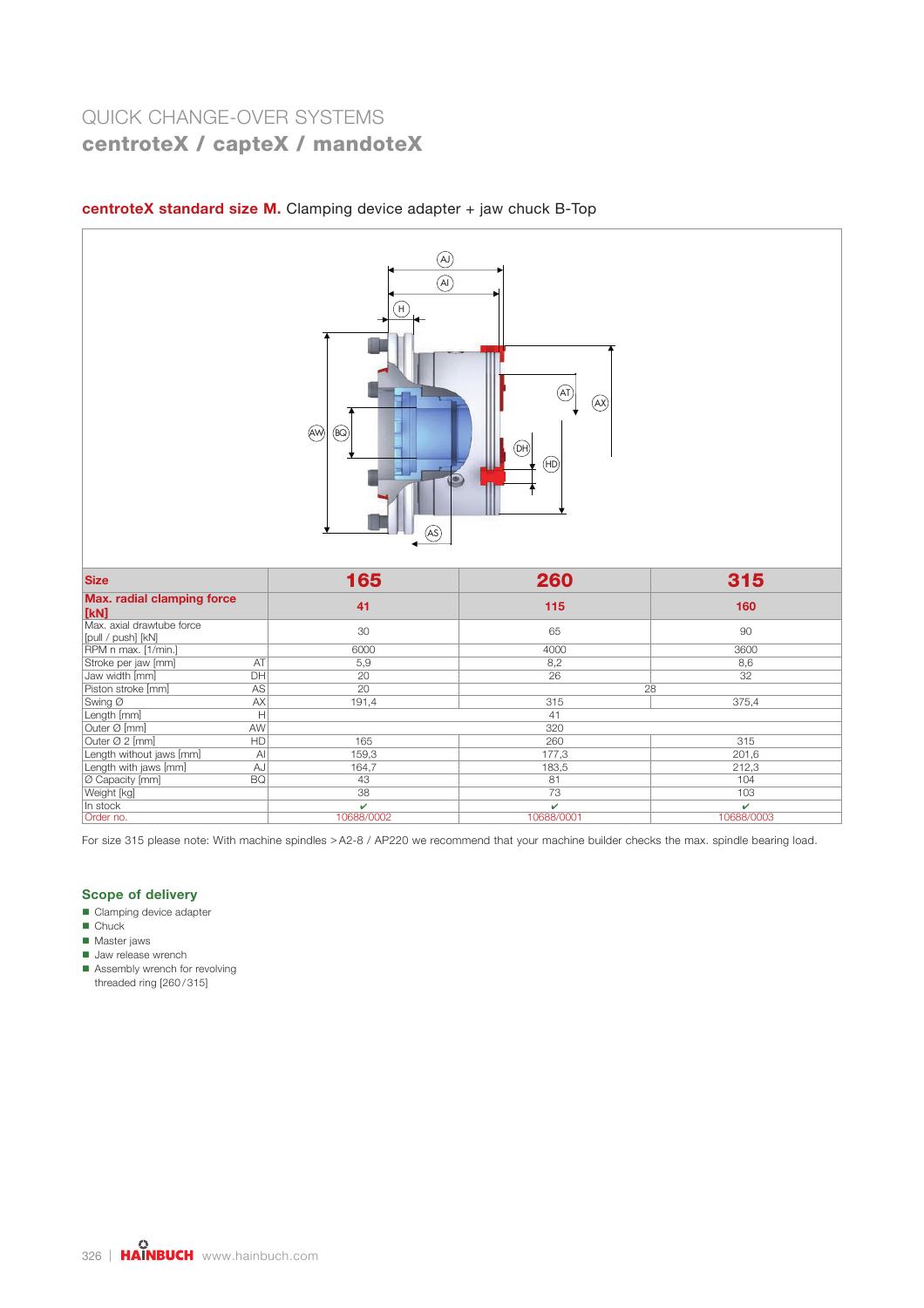

### centroteX standard size M. Clamping device adapter + InoFlex VT

| <b>Size</b>                                     |              | 165        | 260            | 315        |
|-------------------------------------------------|--------------|------------|----------------|------------|
| <b>Variant</b>                                  |              |            | <b>VT</b>      |            |
| Max. radial clamping force [kN]                 |              | 52         | 125            | 150        |
| Max. axial drawtube force<br>[pull / push] [kN] |              | 20         | 50             | 60         |
| RPM n max. [1/min.]                             |              | 5000       | 3750           | 2800       |
| Stroke per jaw [mm]                             | AT           | 3,3        | 5,0            | 5,5        |
| Jaw width [mm]                                  | DH           | 32         |                | 40         |
| Piston stroke [mm]                              | AS           | 15         | 22             | 24         |
| Swing Ø                                         | AX           | 178        | 274            | 326        |
| Length [mm]                                     | Н            |            | 41             |            |
| Outer Ø [mm]                                    | AW           |            | 320            |            |
| Outer Ø 2 [mm]                                  | HD.          | 168        | 264            | 315        |
| Length without jaws [mm]                        | $\mathsf{A}$ | 154,9      | 177            | 200        |
| Length with jaws [mm]                           | AJ           | 156,9      | 179            | 202        |
| Ø Capacity [mm]                                 | <b>BQ</b>    | 46         | 72             | 91         |
| Ausgleichshub pro Backe [mm]                    | KH.          | 2,3        | $\overline{4}$ | 4,5        |
| Weight [kg]                                     |              | 37         | 70             | 106        |
| In stock                                        |              | v          | ✓              | v          |
| Order no.                                       |              | 10901/0001 | 10901/0002     | 10901/0003 |

#### Scope of delivery

- Clamping device adapter
- **Chuck**
- **Top jaws, soft**
- **Jaw release wrench**
- Assembly wrench for revolving threaded ring
- Cartridge grease [OKS 265]

Multi spindles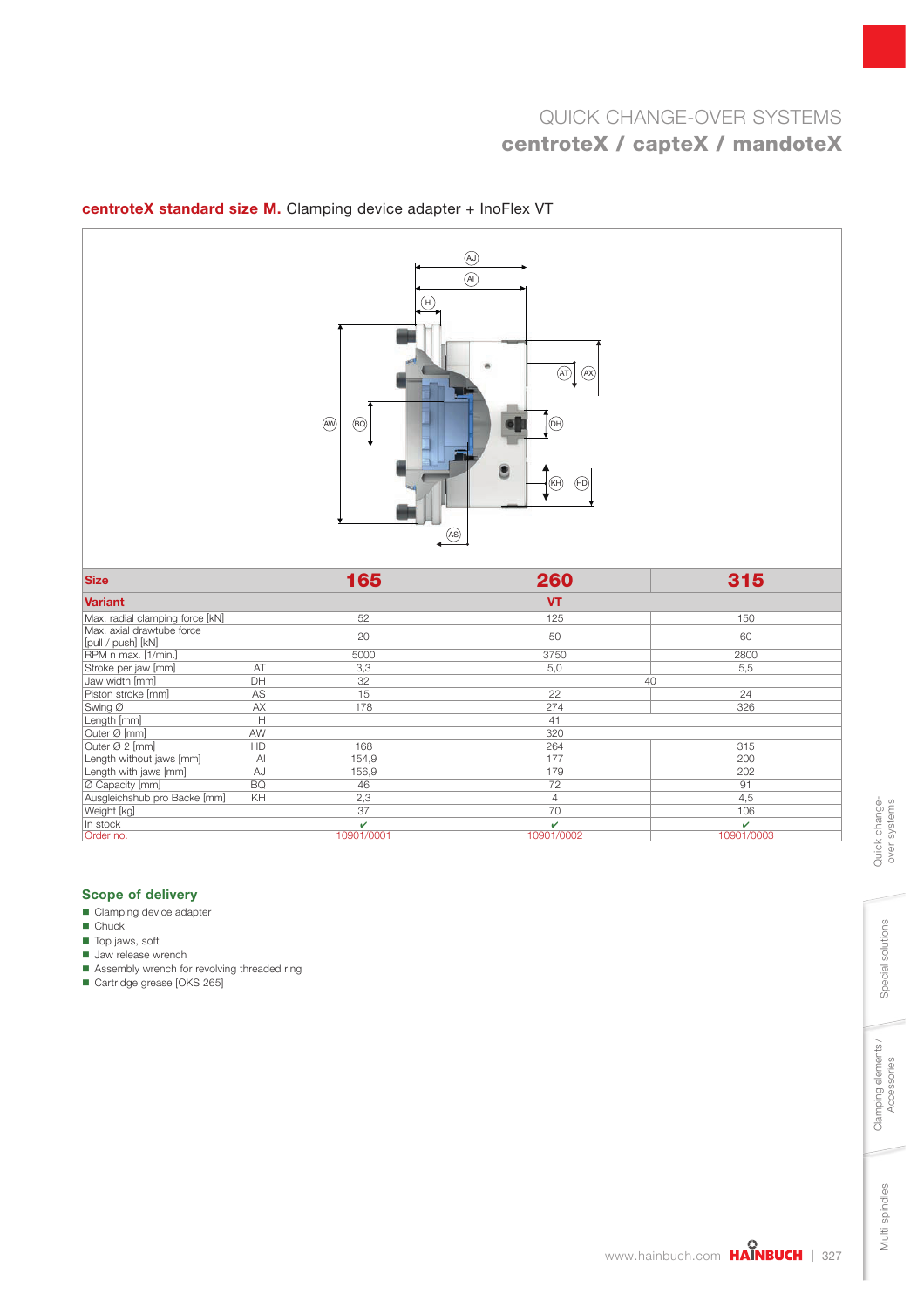### AW  $\bigodot$  $\odot$ D  $\bigoplus$  $\binom{2}{N}$  $\bigcirc$   $\bigcirc$  $\odot$ BS S FD HD  $\bigcirc$  $\bigcircled{\!\!\!\!\!\!G}$  $(H<sub>2</sub>)$  $\overline{(\mathsf{BA})}$   $\overline{(\mathsf{A})}$   $\overline{(\mathsf{C})}$   $\overline{(\mathsf{HQ})}$   $\overline{(\mathsf{B})}$   $\overline{(\mathsf{AZ})}$

| centroteX standard size M. Clamping device adapter + mandrel MANDO T211 |  |  |  |  |
|-------------------------------------------------------------------------|--|--|--|--|
|                                                                         |  |  |  |  |

| <b>Size</b>                                      |           | Λ                |                  | $\overline{2}$   | 3                | 4                |
|--------------------------------------------------|-----------|------------------|------------------|------------------|------------------|------------------|
| Clamping range [mm]                              | A         | $20 - 28$        | $26 - 38$        | $36 - 54$        | $50 - 80$        | $69 - 120$       |
| Max. radial clamping force [kN]                  |           |                  | 42               | 85               | 105              | 150              |
| Max, axial drawtube force<br>[pull / push] [kN]  |           |                  | 10               | 20               | 25               | 35               |
| Max. clamping length [mm]                        | AG        | 22               | 26               | 43               | 49               | 59               |
| RPM n max. [1/min.]                              |           |                  | 7000             |                  |                  | 6000             |
| Draw bolt Ø [mm]                                 | <b>BA</b> | 19               | 25               | 35               | 49               | 68               |
| Draw bolt head height [mm]                       | HZ        | 7,5              |                  | 11               |                  | 16               |
| Reserve stroke in Ø [mm]                         | D         |                  | 0.25             |                  | 0.35             | 0.4              |
| Release stroke in $\varnothing$ [mm]             | C         |                  | 0,25             |                  | 0,35             | 0,4              |
| Reserve stroke axial [mm]                        | Q         |                  | 1,5              |                  | $\mathfrak{D}$   | 2,5              |
| Release stroke axial [mm]                        | R         |                  | $\overline{2}$   |                  | 2.5              | 3                |
| Reception workpiece end-stop                     | <b>FD</b> | Ø 32 f7          | Ø 41 f7          | Ø 50 f7          | Ø 65 f7          | Ø 78 f7          |
| Bolt hole circle end-stop                        | B         | LK Ø 50 [3 x M6] | LK Ø 55 [3 x M6] | LK Ø 78 [3 x M6] | LK Ø 80 [3 x M6] | LK Ø 90 [3 x M6] |
| End-stop outer Ø [mm]                            | AZ        | 65               | 69               | 93               | 96               | 100              |
| Length [mm]                                      | Н         | 40               | 51               | 71               | 78               | 95               |
| Length 2 [mm]                                    | <b>BS</b> |                  |                  | 41               |                  |                  |
| Total length [mm]                                |           | 171,5            | 181.5            | 201.5            | 211,5            | 226.5            |
| Outer Ø [mm]                                     | AW        |                  |                  | 320              |                  |                  |
| Outer Ø 2 [mm]                                   | HD        |                  |                  | 139              |                  |                  |
| Connecting thread inside                         | S         |                  |                  | M30 x 1,5        |                  |                  |
| Depth of thread [mm]                             | M         |                  |                  | 27               |                  |                  |
| Position in clamped position [mm]                | AU        |                  |                  | 87               |                  |                  |
| Air sensing control bolt hole cir-<br>cle-Ø [mm] | HO        |                  | 64               | 76               | 78               | 91               |
| Air sensing control bore Ø [mm]                  | KN        |                  |                  | 3                |                  |                  |
| Central air system connection Ø<br>[mm]          |           |                  |                  | 12               |                  |                  |
| Max. actuating torque [Nm]                       | <b>BC</b> | 10               | 20               | 25               |                  | 55               |
| Weight [kg]                                      |           |                  | 29               |                  | 30               | 31               |
| In stock                                         |           | v                | v                | v                | ✓                | ✓                |
| Order no.                                        |           | 10695/0001       | 10695/0002       | 10695/0003       | 10695/0004       | 10695/0005       |

For size 4, clamping range 101 - 120 mm, a max. speed of 4200 RPM applies.

### Scope of delivery

- Clamping device adapter
- **Mandrel without air sensing adapter**
- Draw bolt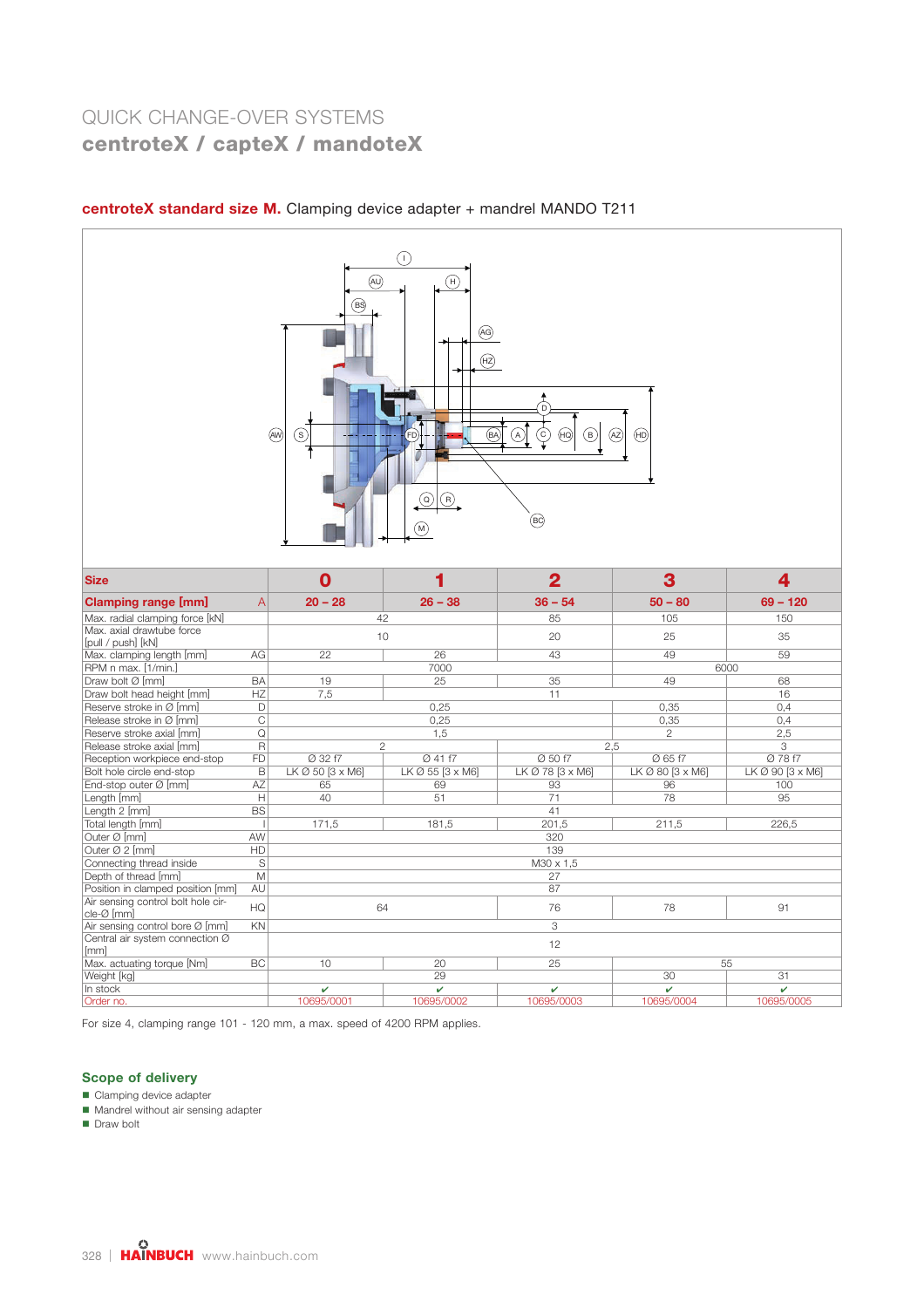# $AW \circledcirc$   $\qquad \qquad \bullet$  $\bigcirc$ D  $\binom{M}{k}$  $\Omega$   $\Omega$  $\odot$ BS  $\odot$   $\odot$   $\odot$   $\odot$   $\odot$   $\odot$   $\odot$   $\odot$   $\odot$   $\odot$   $\odot$  $\circledR$ AG  $\bigcirc$  $\binom{B}{B}$

| <b>Size</b>                        |                         | <b>XXS</b>      | <b>XS</b>  | S                  | 0               |                 | $\overline{2}$  | 3               | 4               |
|------------------------------------|-------------------------|-----------------|------------|--------------------|-----------------|-----------------|-----------------|-----------------|-----------------|
| Clamping range [mm]                | A                       | $8 - 13$        | $13 - 19$  | $16 - 21$          | $20 - 28$       | $26 - 38$       | $36 - 54$       | $50 - 80$       | $69 - 100$      |
| Max. radial clamping force [kN]    |                         |                 |            | 42                 |                 |                 | 85              | 105             | 150             |
| Max. axial drawtube force          |                         |                 |            | 10                 |                 |                 | 20              | 25              | 35              |
| [pull / push] [kN]                 |                         |                 |            |                    |                 |                 |                 |                 |                 |
| Max. clamping length [mm]          | AG                      | 8.2             |            | 15                 | 21              | 25              | 40              | 44,5            | 52,5            |
| Reserve stroke in Ø [mm]           | D                       | 0.2             |            |                    | 0.25            |                 |                 | 0,35            | 0,4             |
| Release stroke in Ø [mm]           | C                       | 0.2             |            |                    | 0,25            |                 |                 | 0.35            | 0.4             |
| RPM n max. [1/min.]                |                         |                 |            |                    | 7000            |                 |                 |                 | 6000            |
| Reserve stroke axial [mm]          | Q                       |                 |            |                    | 1,5             |                 |                 | $\mathbf{2}$    | 2,5             |
| Release stroke axial [mm]          | $\overline{\mathsf{R}}$ | 1,5             |            |                    | $\overline{2}$  |                 |                 | 2.5             | 3               |
| Reception workpiece end-stop       | <b>FD</b>               | Ø 34 f7         | Ø 36 f7    | Ø 39 f7            | Ø 47 f7         | Ø 55 f7         | Ø 65 f7         | Ø 83 f7         | Ø 103 f7        |
| Bolt hole circle end-stop          | B                       |                 | LKQ53      | LK <sub>Ø</sub> 57 | $LKØ$ 70        | $LKØ$ 75        | $LK$ Ø 90       | $LKØ$ 104       | LK Ø 124        |
|                                    |                         | $[3 \times M5]$ |            | $[3 \times M5]$    | $[3 \times M6]$ | $[3 \times M6]$ | $[3 \times M6]$ | $[3 \times M6]$ | $[3 \times M6]$ |
| End-stop outer Ø [mm]              | AZ                      |                 | 65         | 70                 | 90              |                 | 104             | 120             | 138             |
| End-stop outer Ø 2 [mm]            | <b>EM</b>               | 41              | 42         | 45                 | 54              | 62              | 76              | 105             | 124             |
| Length [mm]                        | H                       | 45.5            |            | 47,5               | 58.5            | 64.5            | 80,5            | 87,5            | 97,5            |
| Length 2 [mm]                      | <b>BS</b>               |                 |            |                    | 41              |                 |                 |                 |                 |
| Depth [mm]                         | <b>BR</b>               | 36,5            |            | 38                 | 44              | 47              | 62              | 66,5            | 77,5            |
| Total length [mm]                  |                         | 172             | 166,5      | 168,5              | 179,5           | 185,5           |                 | 211,5           | 220             |
| Outer Ø [mm]                       | AW                      |                 |            |                    |                 | 320             |                 |                 |                 |
| Outer Ø 2 [mm]                     | HD                      |                 |            |                    |                 | 139             |                 |                 |                 |
| Connecting thread inside           | S                       |                 |            |                    |                 | M30 x 1.5       |                 |                 |                 |
| Depth of thread [mm]               | M                       |                 |            |                    |                 | 27              |                 |                 |                 |
| Position in clamped position [mm]  | AU                      |                 |            |                    |                 | 87              |                 |                 |                 |
| Air sensing control bolt hole cir- | HQ                      |                 | 56         | 60                 |                 | 70              | 84              | 100             | 116             |
| cle-Ø [mm]                         |                         |                 |            |                    |                 |                 |                 |                 |                 |
| Air sensing control bore Ø [mm]    | KN                      |                 |            |                    |                 | 3               |                 |                 |                 |
| Central air system connection Ø    |                         |                 |            |                    |                 | 12              |                 |                 |                 |
| [mm]                               |                         |                 |            |                    |                 |                 |                 |                 |                 |
| Weight [kg]                        |                         |                 | 29         |                    |                 | 30              | 31              | 32              | 33              |
| In stock                           |                         | ✓               | v          | v                  | v               | v               | v               | V               | v               |
| Order no.                          |                         | 10696/0001      | 10696/0002 | 10696/0003         | 10696/0004      | 10696/0005      | 10696/0006      | 10696/0007      | 10696/0008      |

### centroteX standard size M. Clamping device adapter + mandrel MANDO T212

### Scope of delivery

- Clamping device adapter
- Mandrel without air sensing adapter

Coupling ring

■ Mounting aid depending on size

Multi spindles